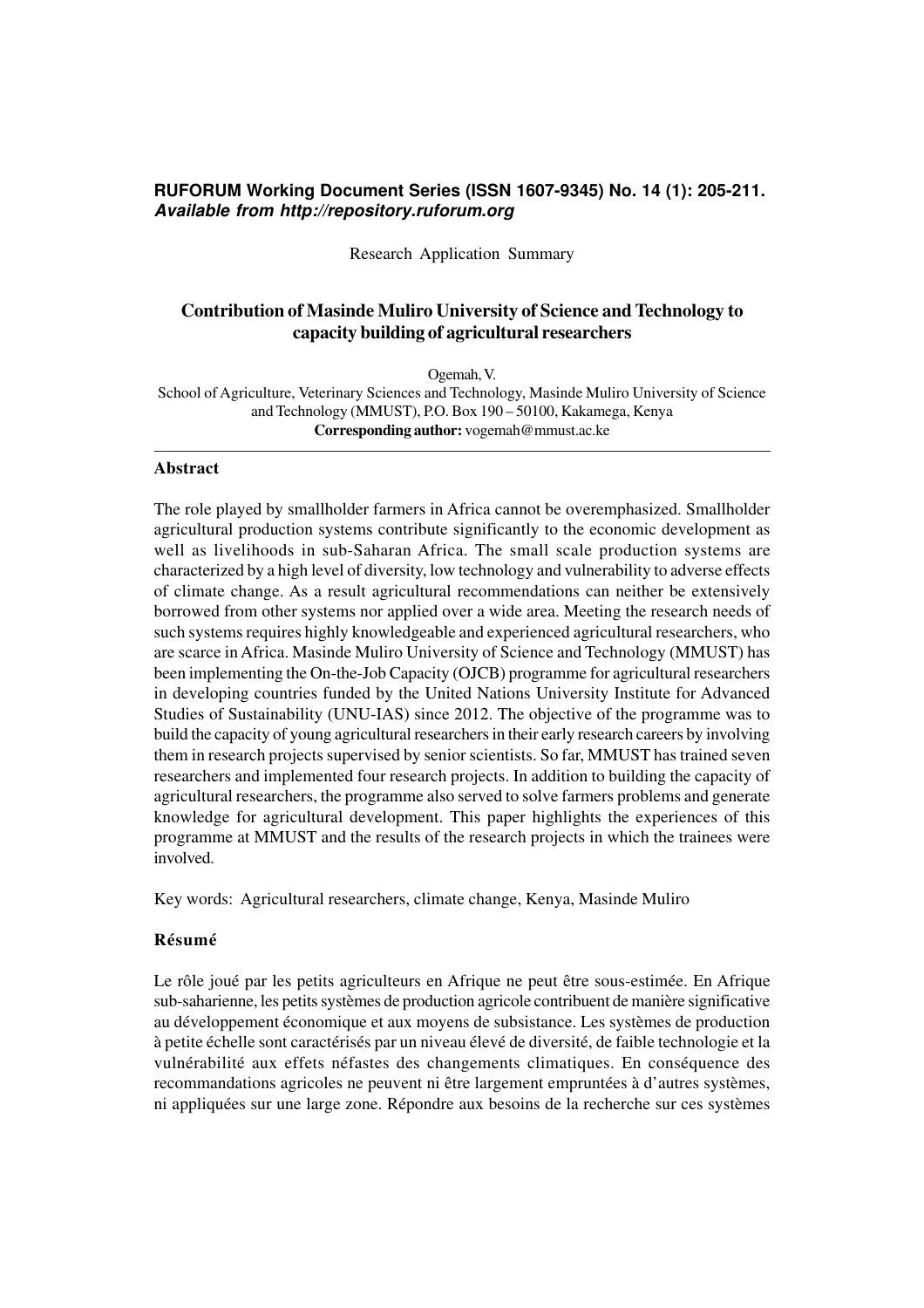#### 206 Ogemah, V.

exige des chercheurs agricoles hautement qualifiés et expérimentés, qui sont rares en Afrique. L'Université des sciences et de la technologie de Masinde Muliro (MMUST) a mis en œuvre le programme On-the-Job Capacity (OJCB) pour les chercheurs agricoles des pays en développement, financé par l'Institut Universitaire des Nations Unies pour les études avancées de développement durable (UNU-IAS) depuis 2012. L'objectif du programme était de renforcer les capacités des jeunes chercheurs agricoles dans leur jeune carrière de recherche en les impliquant dans des projets de recherche supervisés par des scientifiques chevronnés. Jusqu'à présent, MMUST a formé sept chercheurs et mis en œuvre quatre projets de recherche. En plus de renforcer la capacité des chercheurs agricoles, le programme a également permis de résoudre les problèmes des agriculteurs et générer des connaissances pour le développement agricole. Ce document met en lumière les expériences de ce programme à MMUST et les résultats des projets de recherche dans lesquels les étudiants ont été impliqués.

Mots clés: Chercheurs agricoles, changements climatiques, Kenya, Masinde Muliro

### **Background**

Agriculture plays a very important role in managing the three major challenges facing the world today, namely provision of food to the world population, alleviation of poverty and climate change. With the world population ever on the increase, more food needs to be produced every day in order to satisfy the demand. FAO estimates that the world will need to produce 70 percent more food for an additional 2.3 billion people by 2050 while combating poverty and hunger, using scarce natural resources more efficiently and adapting to climate change (FAO, 2011). More food needs to be produced from more or less the same amount of land whose productivity is declining due to land degradation and continuous use. To achieve this, more innovative approaches and technologies need to be developed by researchers to meet the changing production requirements and circumstances. Agricultural researchers play a leading role in development of such innovations. In Africa, the number and capacity of agricultural researchers is generally low and needs to be enhanced. Masinde Muliro University of Science and Technology (MMUST)has implemented a programme referred to as "On-the-Job Research Capacity Building (OJCB) for Agriculture in Developing Countries" funded by Japan's Ministry of Agriculture , Forestry and Fisheries (MAFF) and coordinated by United Nations University Institute for the Advanced Study of Sustainability (UNU-IAS) from 2012 to 2016. The objective of the programme is to train young and upcoming researchers by working with a senior scientist on a research project. MMUST has undertaken four research projects and trained seven researchers in the programme. This paper highlights the contributions of MMUST to capacity building in agriculture using an example operations and achievements of the OJCB programme as well as the findings of the research projects in which the trainees were involved.

## **Literature summary**

On the Job Capacity Building (OJCB) research projects at MMUST were designed in response to the research priorities advanced by United Nations University, the programme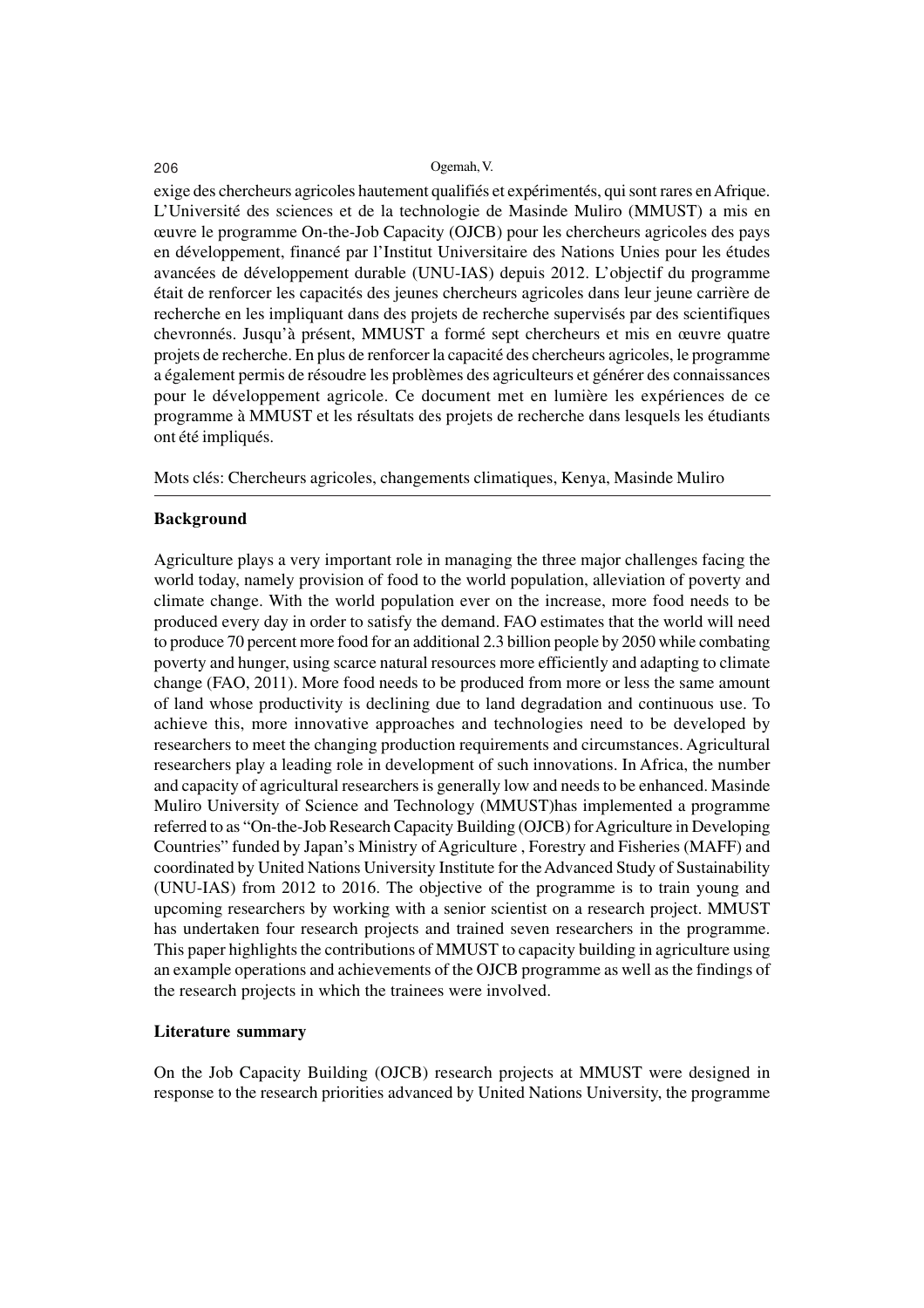# *Fifth RUFORUM Biennial Regional Conference 17 - 21 October 2016, Cape Town, South Africa* 207 coordinating institution. These were to disseminate new agricultural technologies that are adaptable by local farmers and to local conditions for the 2012 call, climate change adaptation and mitigation for the 2013 call and food security and environmental conservation for the

Adoption of agricultural technologies is directly related to the farmers' ability to implement the technologies being promoted. Indigenous knowledge is very important in the development of local solutions to farmers' problems that can be applied under the farmers' conditions. Indigenous knowledge has been widely used by farmers in the management of crop pest in east Africa (Stoll, 1986; Mugisha, 2008) including the use of plant products in the management of pests of stored produce (Ogendo *et al*., 2004). Postharvest losses (PHL) associated with storage pest have been reported to be high in Africa (Boxall, 2001), reaching as high as 100% for the case of the larger grain borer (LGB). The profile of PHL reduction has once more been raised in light of the understanding that it complements efforts to enhance food security through improved farm-level productivity and more so in an environmentally sustainable manner (FAO, 2011; World Bank, 2011). Most of the indigenous knowledge and farmers technologies used by small scale farmers have neither been documented nor validated. They are however promoted on the strength of being environmentally safe and accessible to farmers. There are continued efforts to search for technologies that are more effective but environmentally friendly and safe to the users, hence the development of hermetic bags technology. This is a relatively new technology that reached some African countries after the year 2000 and hence its effectiveness and preference by farmers needs to be determined. Climate change is another serious challenge to agricultural production and food security. The problem is serious for smallholder farmers and pastoralists in developing countries who are already coping with a degraded natural resource base, lack of knowledge about the potential options available for adapting their production systems and have limited assets and capacity to access and use technologies and financial services. Smallholder farmers are disproportionately vulnerable to the impacts of climate change as a result of poverty, marginalization and reliance on natural resources (Frank and Buckley, 2012). There is need for smallholder food systems to become more efficient and resilient, more efficient in resource use and more resilient to changes and shocks (FAO, 2013). To achieve these changes, farmers are required to have sufficient knowledge of all the options available to them for their use in building resilient systems.

# **Research approach**

2014 and 2015 calls.

The OJCB research programme is implemented for a period of nine months each year. The applicant for the grant should be a senior researcher who serves as a host scientist and who may engage an assistant trainer where necessary. The host scientist has to be an employee of a research institution which serves as the host institution. The host institution identifies the trainees and makes an application to UNU. The proposed trainees should be employees of a public institution and in the early stages of their research career. Once the application is successful, the trainees are invited to come and undertake the training for a specified period of time, five to six months in the case of MMUST. The host scientist conducts research on the topic submitted to UNU during the application process together with the trainees. On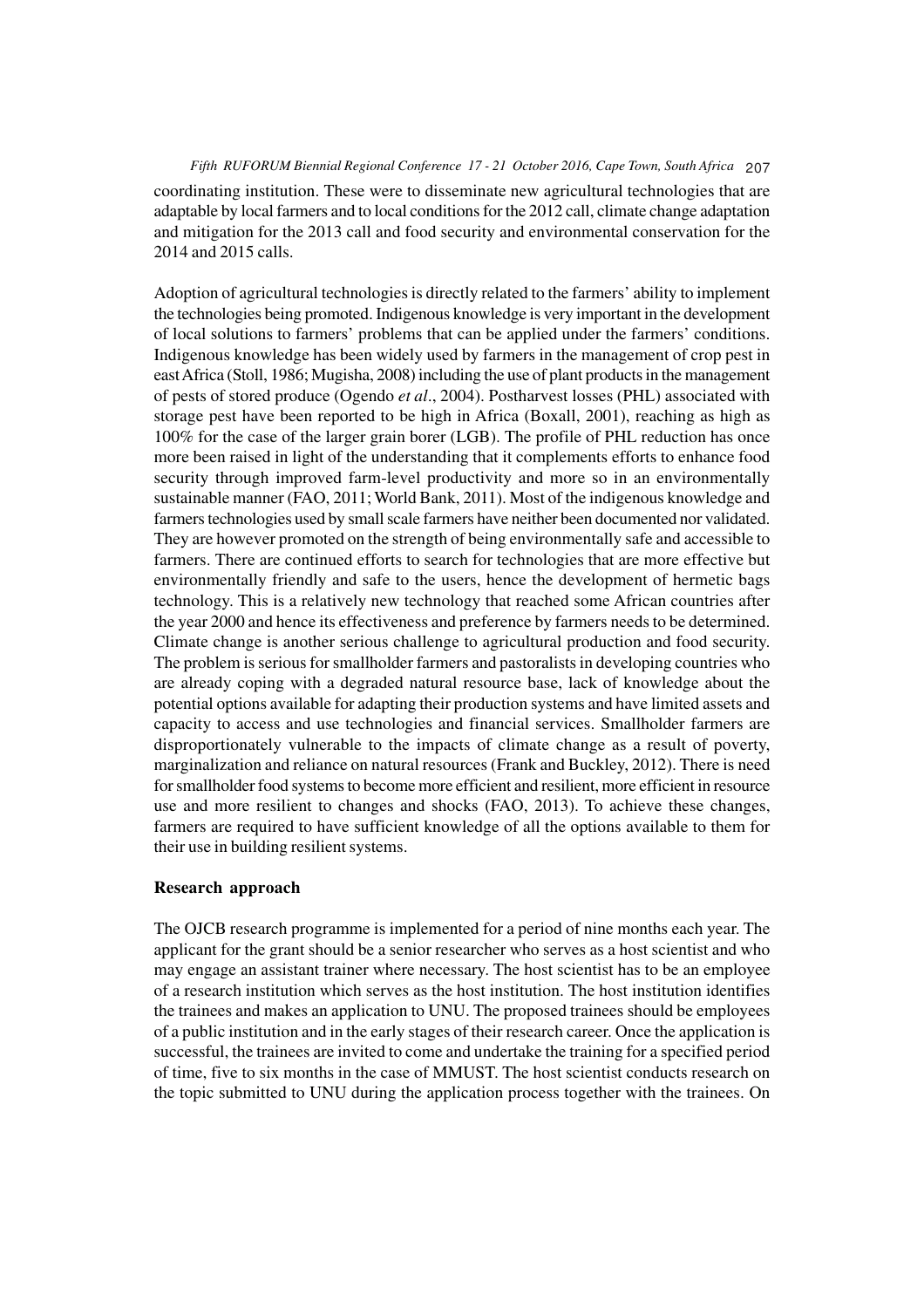#### 208 Ogemah, V.

completion of the training the trainees draw a plan of action for implementing what they have learned back at their work stations with the guidance of the host scientist. The trainees return home to implement their action plan and a follow up visit is make by the host scientist to support and advise the trainees.

# **Results of OJCB trainings at MMUST**

Since 2012, four trainings have been undertaken at MMUST with seven participants trained under the following projects.

1. Testing farmers on-farm pest management strategies for sustainable small scale crop production in Western Kenya

This study was intended to establish the technologies being used by small scale farmers to manage pests of stored produce and provide a scientific recommendation for improvement. The study established that:

- (a) Three plants utilized most by farmets were *Tithonia diversifolia, Tagetes minuta* and *Tephrosia vogelii.*
- (b) The plant products were more effective when used as plant extracts or essential oils instead of whole powder
- (c) mixing of the plant products adversely affected their performance and should be avoided where possible.
- 2. Prioritizing adaptation options to Climate change for farmers in Kakamega County, Kenya

This study's objective was to establish the best options that farmers in the localized area had to adapt to climate change. It followed a four-step methodology for prioritizing adaptation options for farmers used in Latin America as published by the World Bank (2009). .The farmers prioritized the options available to them as follows.

- (a) Diversification of livelihood resources
- (b) Improvement of water availability and conservation through water harvesting and agroforestry
- (c) Introduction of well adapted crops and livestock with improved farming practices
- (d) Enhance availability, dissemination and use of weather information
- 3. Management of post-harvest losses for food security and environmental conservation (1)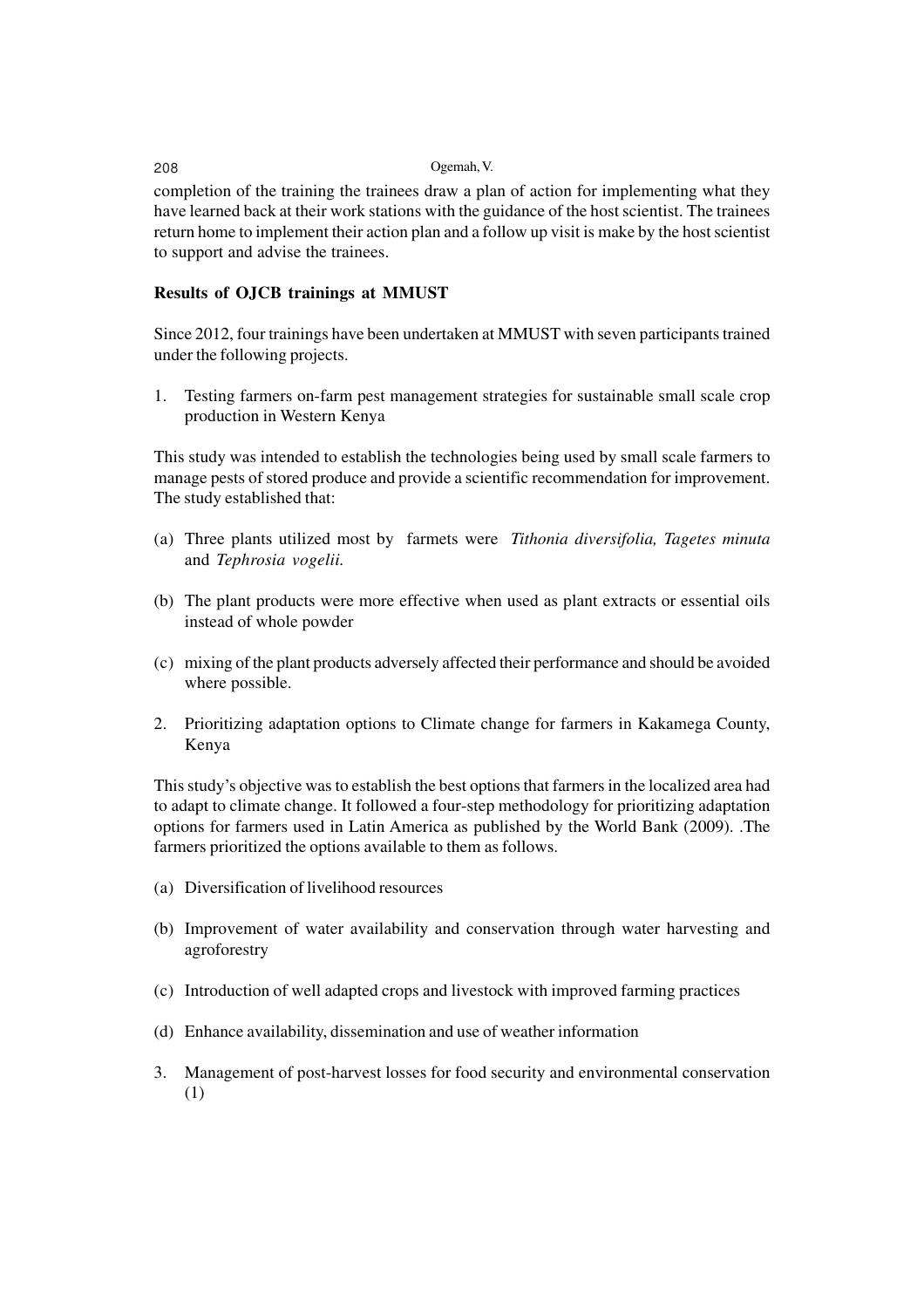# *Fifth RUFORUM Biennial Regional Conference 17 - 21 October 2016, Cape Town, South Africa* 209

This study examined the status of postharvest losses and the existing postharvest innovation systems in Busia and Bungoma Counties, Kenya. It was established from the study that the most recent and innovative grain protection system is the use of hermetic storage for preservation of grains by the small scale farmers. Though not widespread then, this method was preferred by the farmers because

- (a) It offered 100% full proof protection against storage pests experienced by farmers in the region.
- (b) It was free from hazardous chemicals and convenient to use. The major limitations to the use of this method were low levels of awareness and the cost as well as availability of the hermetic bags.
- (c) It lowered the cost of production for individual farmers in the long run. While recognizing that the cost of the bags was high, the farmers were generally in favour of the hermetic bags with the hope that the cost of the bags would finally come down.

Another hermetic storage method observed in the field was the metallic silos, although their use was limited mainly because of high costs. A summary of the observations gathered in the studies is presented in Figures 1 and 2.



**Figure 1. Benefits of hermetic bags as perceived by small scale farmers in Western Kenya**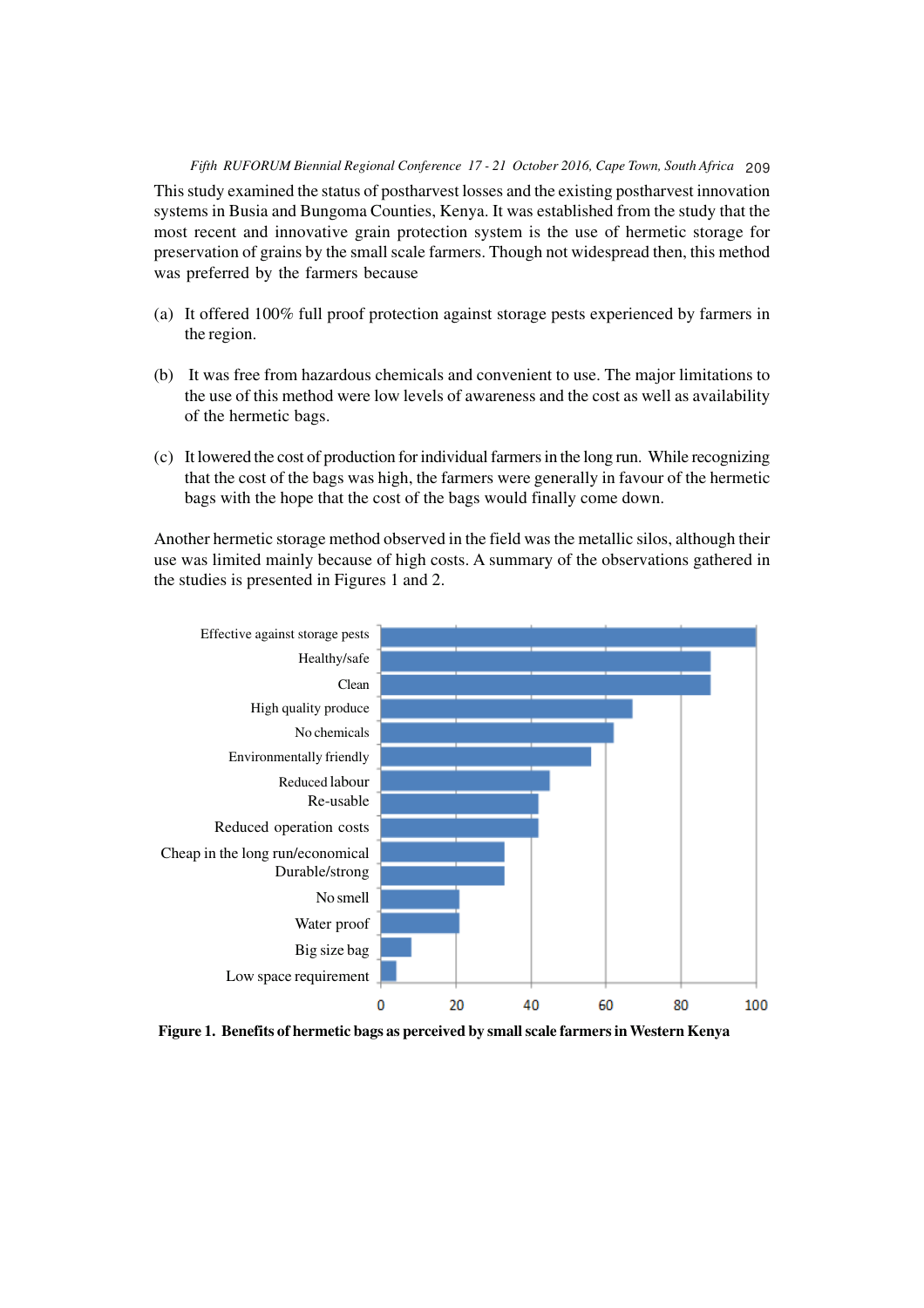

**Figure 2. Limitations to the use of hermetic bags as perceived by small scale farmers in western Kenya**

# **Conclusion**

Capacity building for agricultural research in Africa is essential for agricultural development. Despite the efforts being made by many programmes to build the capacity of agricultural researchers in Africa, the numbers and capacity are still low hence the need for more interventions. More capacity development will results in more knowledge creation and better application of research knowledge to improve the livelihoods of small scale farmers in Africa. It is recommended that capacity building incorporates collaboration and networking initiatives for better sharing of knowledge created.

## **Acknowledgement**

Support for On-the-Job Capacity Building Programme was provided by Japanese Ministry of Agriculture, Forestry and Fisheries (MAFF) through the United Nations University Institute for Advanced Study of Sustainability (UNU-IAS). This paper is the project's project contribution to the 5<sup>th</sup> RUFORUM Biennial Conference and African Higher Education Week 2016, Century City Conference Centre, Cape Town, South Africa, 17-21 October 2016.

## **References**

- Boxall, R.A. 2001. Postharvest losses to insects A world overview. *International Biodeterioration and Biodegradation* 48: 137-152.
- Food and Agricultural Organization (FAO)**.** 2011. The state of the world's land and water resources for food and agriculture. FAO, Rome, Italy.
- Food and Agricultural Organization (FAO)**.** 2011. Global food losses and food waste extent, causes and prevention. FAO, Rome, Italy.